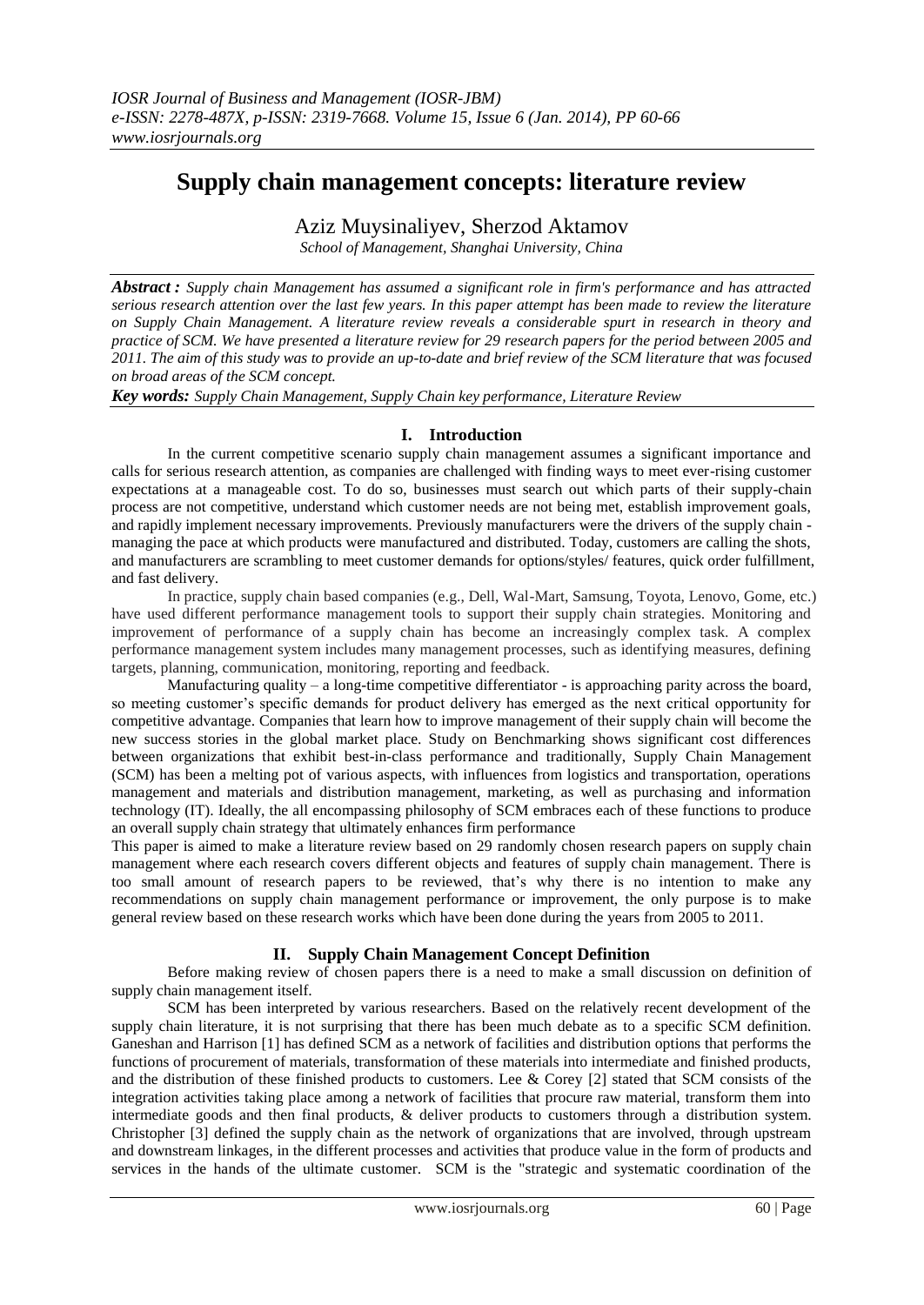traditional business functions and the tactics across these business functions within a particular firm and across businesses within a supply chain, for the purposes of improving the long-term performance of the individual companies and the supply chain as a whole"[4].

While the separation of supply chain activities among different companies enables specialization and economies of scale, there are many important issues and problems that need to be resolved for successful supply chain operation – this is the main purpose of SCM. [5]

#### **III. Best Value Supply Chains**

Most of researches are intend to find optimum solutions for operations management in today's competitive landscape and best value supply chains are the chains that are most likely to prosper within this today"s competition.

Best value supply chains use strategic supply chain management in an effort to excel in terms of speed, quality, cost, and flexibility. Despite the value of this concept to modern firms, little is known about how prominent theories can help shed light on what distinguishes these chains from others and makes them exceptionally successful. [6]

Ketchen et al. [6] noted that as a relatively new concept, the notion of best value supply chains can become clearer and richer if examined from a variety of important theoretical perspectives. Authors showed implications for the best value supply chain concept offered by nine prominent theoretical perspectives: transaction cost economics, agency theory, resource dependence theory, institutional theory, game theory, network theory, social capital theory, strategic choice, and the resource-based view/knowledge based view. [6] On our own we can say that prior to elaborating on the nine theories, it is important to state that a number of other theories can also help explain supply chain phenomena (e.g., behavioral theory of the firm, punctuated equilibrium, industrial organization, contingency theory, evolutionary economics, and population ecology). Here we would like to perform comparison analysis done by Ketchen (et al.) where he compares best value and traditional supply chains.

| Table 1.                                                                                     |
|----------------------------------------------------------------------------------------------|
| How different theoretical perspectives help to distinguish best value and traditional supply |
| chains                                                                                       |

| <b>Theoretical</b><br>perspective              | Best value supply chains                                                                                                                                                                            | <b>Traditional supply chains</b>                                                                                                                                                       |
|------------------------------------------------|-----------------------------------------------------------------------------------------------------------------------------------------------------------------------------------------------------|----------------------------------------------------------------------------------------------------------------------------------------------------------------------------------------|
| <b>Transaction cost</b><br>economics           | Focus on total costs, not just transaction<br>costs, as the basis of "make or buy"<br>decisions.                                                                                                    | Focus on transaction costs as the basis<br>of "make or buy" decisions.                                                                                                                 |
|                                                | Short term costs play a secondary role if the<br>potential for long term, trusting relationships<br>exists                                                                                          | Opportunism undermines trust; short<br>term costs are a primary consideration                                                                                                          |
| Agency theory                                  | Use reward structures and cultural<br>competitiveness to align members' interests<br>Potential for opportunism minimized                                                                            | Interests of supply chain members only<br>partially aligned Strong potential for<br>opportunism                                                                                        |
| Resource dependence<br>theory                  | Supply chain members recognize that<br>dependence can create forbearance and trust                                                                                                                  | Each member tries to avoid becoming<br>dependent on others and tries to make<br>others dependent on it                                                                                 |
| Institutional theory                           | Use industry recipes and best practices to<br>inform, but not dictate, supply chain<br>management activities                                                                                        | Rely heavily on industry recipes and<br>best practices to guide supply chain<br>management activities                                                                                  |
| Game theory                                    | Mutual dependence and trust overcome<br>members' temptation to pursue self-serving<br>behavior                                                                                                      | Some members use free riding, hold up,<br>and leakage to benefit themselves and to<br>the detriment of the chain                                                                       |
| Network theory                                 | A blend of strong and weak ties that matches<br>supply chain needs is created in order to<br>maximize supply chain performance                                                                      | Strong and weak ties formed on a case-<br>by-case basis rather than strategically                                                                                                      |
| Social capital theory                          | Shared goals, values, and experiences create<br>shared sensemaking and improved<br>performance                                                                                                      | Mix of shared and firm-level goals,<br>values, and experiences circumscribe<br>shared sensemaking and limit<br>performance                                                             |
| Strategic choice                               | Strategic decisions made with concern for the<br>chain as the primary driver. This "strategic<br>supply chain management" opens the door to<br>unique blended strategies that transcend the<br>firm | Strategic decisions made with concern<br>for the firm as the primary driver. This<br>approach constrains firms to using a<br>generic strategy such as prospector or<br>low cost leader |
| Resource-based<br>view/knowledge based<br>view | Assume that unique resources exist at the<br>supply chain level, and that supply chains can<br>be inimitable competitive weapons                                                                    | Assume that unique resources reside<br>within firms. Supply chain management<br>is thus a tool to complement these<br>resources                                                        |

Source: Ketchen et al., 2007 [6]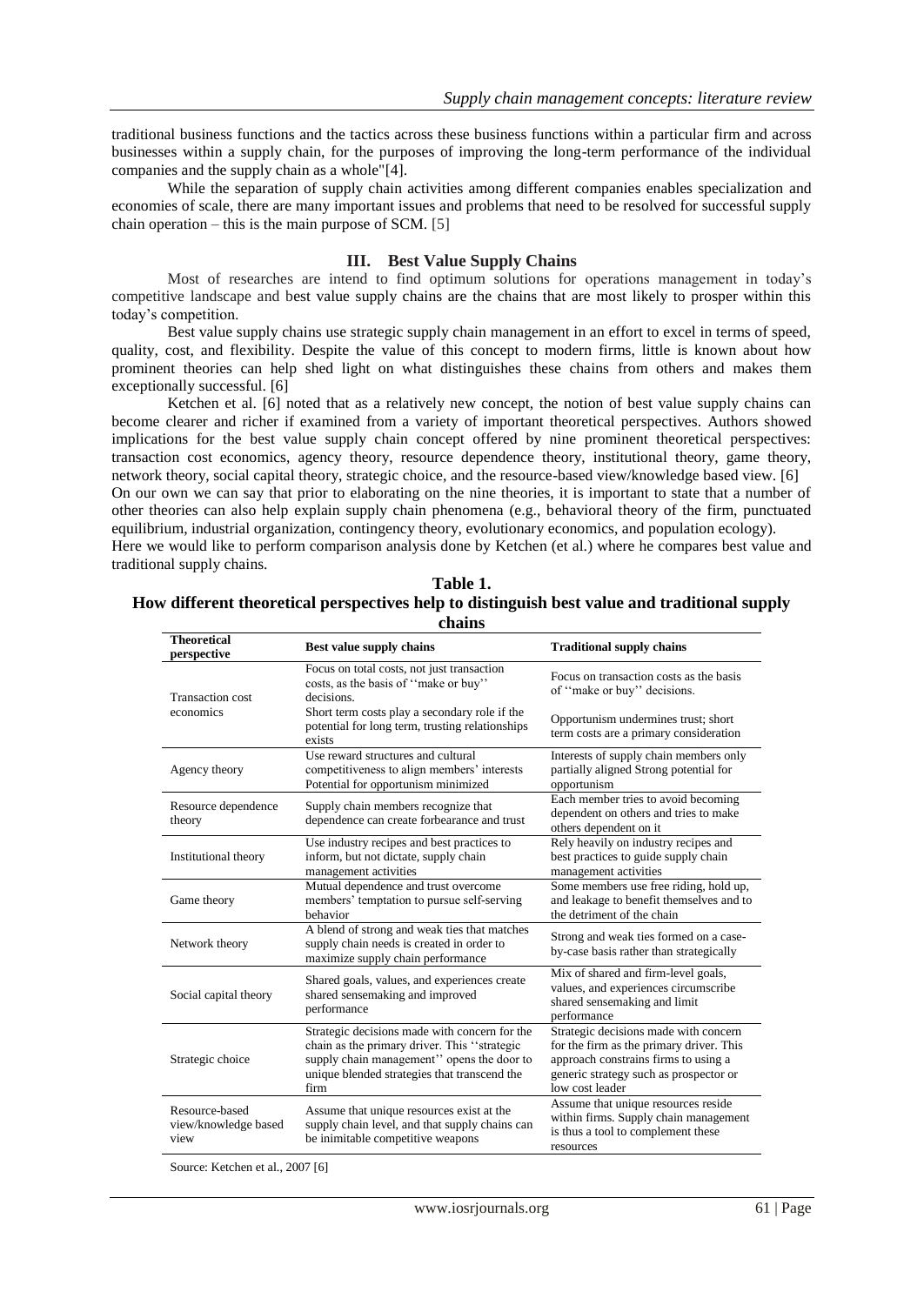A recent survey done by Feller et. al. [7] of the main usages of the term "value" in the economics, marketing, strategy, and operations fields indicates that the notion of a value chain may actually be a misnomer, although a widely used one. According to this analysis, only resources move along the chain of linkages between firms – supplies going one way and money going the other, while value is a metaphysical perceived quality associated with the benefits that occur at the various points of exchange along the resource chain. According to this analysis, value surrounds the movement of resources – is perceptual – and accrues to both parties in a transaction, suppliers and customers.

Therefore, value chains can be thought to operate in *both* directions, with suppliers accruing value from the financial resources, payment terms, stability, and future order cover that their customers provide, while customers derive value from the delivered products and services.

#### **Figure 1.**



#### **A Comparison of a Value Chain with a Supply Chain**

Source: Feller et al., 2006 [7]

Misnomer or not, the value chain concept has become a staple idea in the management and research literature, and is the focus for evolving strategies, enterprise models, and numerous efforts at improving business performance. Creating a profitable value chain therefore requires alignment between what the customer wants, i.e., the demand chain, and what is produced via the supply chain. And while supply chains focus primarily on reducing costs and attaining operational excellence, value chains focus more on innovation in product development and marketing. [7]

Beside of it there is research in quality management which has been done by Foster [8] has focused on internal versus external views of quality, with the internal view focusing on process and the external view focusing on the customer. As firms adopt the systems approach implicit in supply chain management, they must merge these views as they internalize upstream and downstream processes with their own.

To understand the field of supply chain quality management (SCQM), we must first define the term by deconstructing it. Bowersox et al. [9] state that supply chain management consists of firms collaborating to leverage strategic position and to improve operating efficiency. This includes partnering with other firms in chains of relationships that result in downstream benefits to customers. Similarly, the quality management perspective has traditionally considered interacting aspects of systems such as processes, inputs, machines, people, procedures, plant, and equipment as means of creating excellence in products and services. This systems-based view of quality also applies to supply chains as well. According to Fawcett et al. [10], competition now is not only found at the firm level. Business competition now exists as supply chains seek to gain advantage over competing supply chains. This level of competition requires a much greater level of coordination among chains or networks of suppliers, distributors, producers, and customers. [8]

Another issue is to keep sustainability of supply chains. The nature of the task of integrating sustainability in supply chain management is complex and tends to result in conflicts. Furthermore, where conflicts have arisen a resolution framework in supply chain management research is not yet available. The roots of supply chain management research are broadly planted in operations management and therefore the context is *operations* and not the environmental or social aspects, and that has not changed as it is inherent to the field. The *nature of the task* and *context* presently overcome (or "abduct") other factors that may justify the unintentional procrastination of changing supply chain management into *sustainable* supply chain management. Summarizing to provoke a structural change it is essential to take into account the conflicting nature of the task and the context of supply chain management research. [11]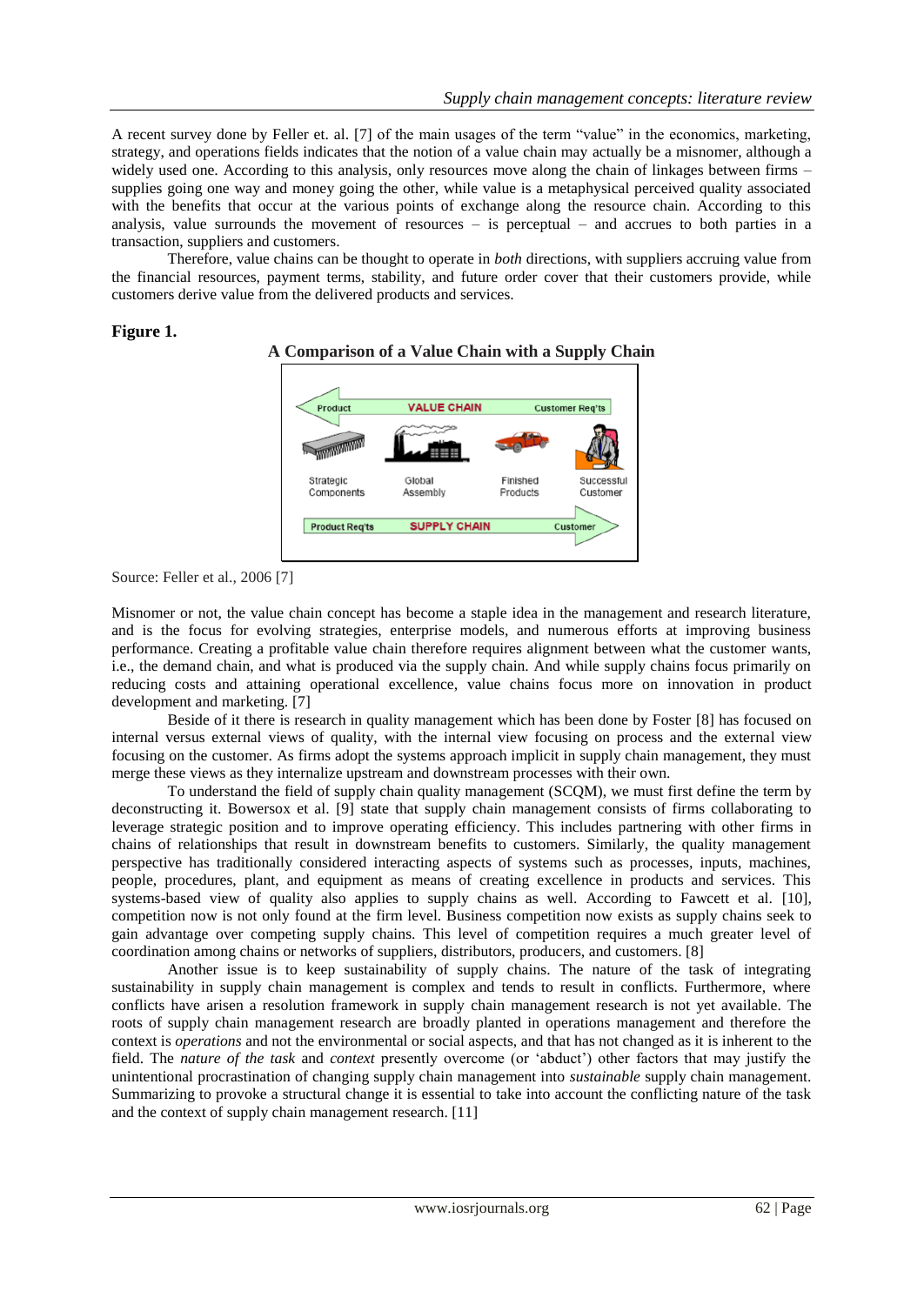### **IV. Evaluation And Optimization Methods Of Scm**

Still many methods and techniques have been suggested over the years for SCM evaluation. Traditional methods focus on well-known financial measures, such as the return on investment (ROI), net present value (NPV), the internal rate of return (IRR), and the payback period. These methods are best suited to measure the value of simple SCM applications. Unfortunately, evaluation methods that rely on financial measures are not well suited for newer generation of SCM applications. These complex supply chains typically seek to provide a wide range of benefits, including many that are intangible in nature.

During discussion of methods let"s stop on a strategy which is a set of assumptions about cause-andeffect. If cause-and-effect relationships are not adequately reflected in the BSC, it will not translate and communicate firm"s vision and strategy. These cause and-effect relationships can involve several or all four of the perspectives in the BSC framework. For example, flexibility of service systems to meet particular customer needs (internal business operations perspective) will be more likely to meet customer expectations (customer perspective). Higher level of customer expectations will lead companies to supply more innovative products and services (learning and growth perspective). This in turn will increase the market share and profitability (financial perspective). [12]

Also there is no doubt about the importance of informing in the supply chain and about the fact that information technology (especially various Internet applications) can greatly reduce the costs, strategic planning of this process and utilization of information is crucial. Information should be readily available to all companies in the supply chain and the business processes should be structured in a way to make full use of this information. The most important measures of SCM successfulness can be the final level of service, customer satisfaction and supply chain competitiveness and profitability as a whole. However as these are difficult to measure or use as a guideline to monitor improvement, more operational measurement methods and indexes were developed.

On a more operational level the key performance indicators are total costs, quality and lead times in the supply chain. Survey of performance measures showed that cost and customer responsiveness dominate as the most often mentioned measures. [5]

Cai et al [13] from other side, proposes a framework using a systematic approach to improving the iterative key performance indicators (KPIs) accomplishment in a supply chain context. The proposed research quantitatively analyzes the interdependent relationships among a set of KPIs. It can identify crucial KPI accomplishment costs and propose performance improvement strategies for decision-makers in a supply chain. In that research is provided an effective approach to managing supply chain performance in a dynamic environment. It solves the performance measures coupling problem by using a systematic approach, while few of previous research works have addressed this problem. The framework and methodology help companies improve performance across the entire supply chain in a systematic manner, through managing complex relationships among the KPIs, and refining the process of determining their KPIs. From the framework, it is feasible to get a holistic view of complex relationships among KPIs, where the cause–effect diagram becomes too complicated because of the large number of KPIs. The framework and methodology offer at least three important theoretical contributions to solve coupled KPI accomplishment problems and provide a good insight for further work. Which are as followings: first, the proposed framework provides a good implementation plan which converts the complex problem-solving into a more operational and quantitative exercise; second, the PCTM (accomplishment cost transformation matrix) analysis proposed in Cai"s paper is a new extension of the existing eigenstructure analysis methods (e.g., Work Transformation Matrix – WTM – derived from the DSM model) from engineering to business performance management; third, the framework and PCTM analysis method can serve as a useful modeling tool in analyzing coupled improvement problems. Researches accept that from PCTM should not be adopted as direct decisions, but as supporting information for decision-making. Because different experts may have different opinions of critical indicators, and of different possible solutions; every expert or manager might have his own PCTM. There is no standard answer that can be accepted (and executed) unanimously. Hence, Cai declares that the final decision-making is still left to the managers. [13]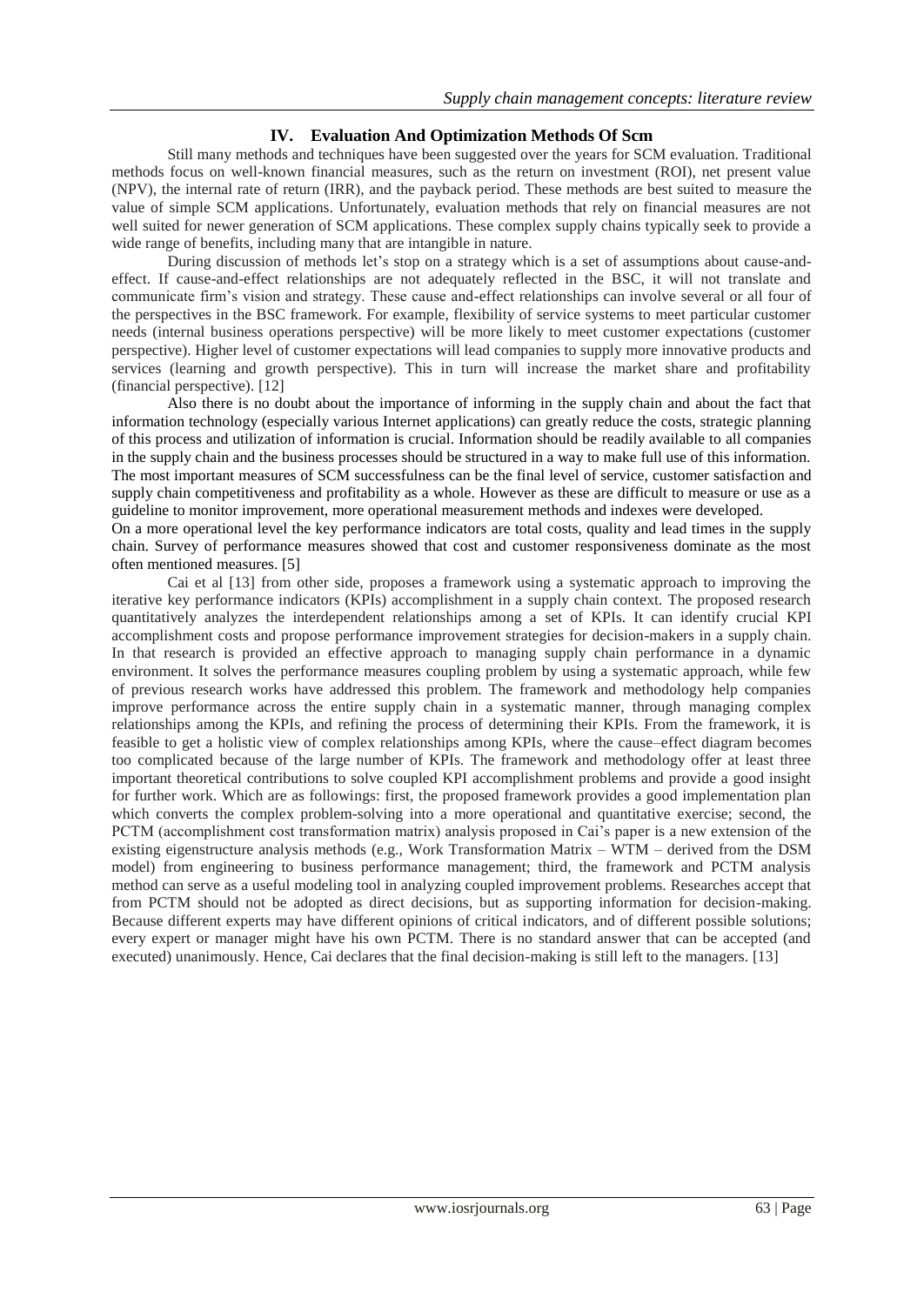

**Figure 2. The cause-effect diagram: 20 performance indicators in the supply chain of SCC\***

\*(SC Company (SCC) has more than 800 stores in 250 cities in China, and more than 100,000 employees. It has become the biggest distributor for many electronic appliance manufactories.)

Research study of Caddy and Helou [14] addresses the question of whether the field of general systems theory could make a contribution towards a greater understanding of supply chains. Where the first principle indicates that if organizations are to have "agile" or "quick response" supply chains, simpler supply chains, in terms of their topology, or type and nature of the product being exchanged, should be preferred to more complex ones. The second principle indicates that organizations need to manage their supply chains on the basis of their activity, devoting more management resources to highly active ones as compared to less active ones. The third principle allows organizations to better understand their supply chains by decomposing these systems into smaller and more easily understood sub-systems. The fourth principle indicates that organizations need to accept the fact that supply chains are dynamic rather than static, and so need to focus the attention of managers at all levels on the types of changes required, and the resource implications that these changes will have on the operation of the supply chain. Regular review and change of management practice will also be necessary in order to maintain supply chain effectiveness. [14]

#### **Figure 3**



#### **A typical Tourism Supply Chain within a destination**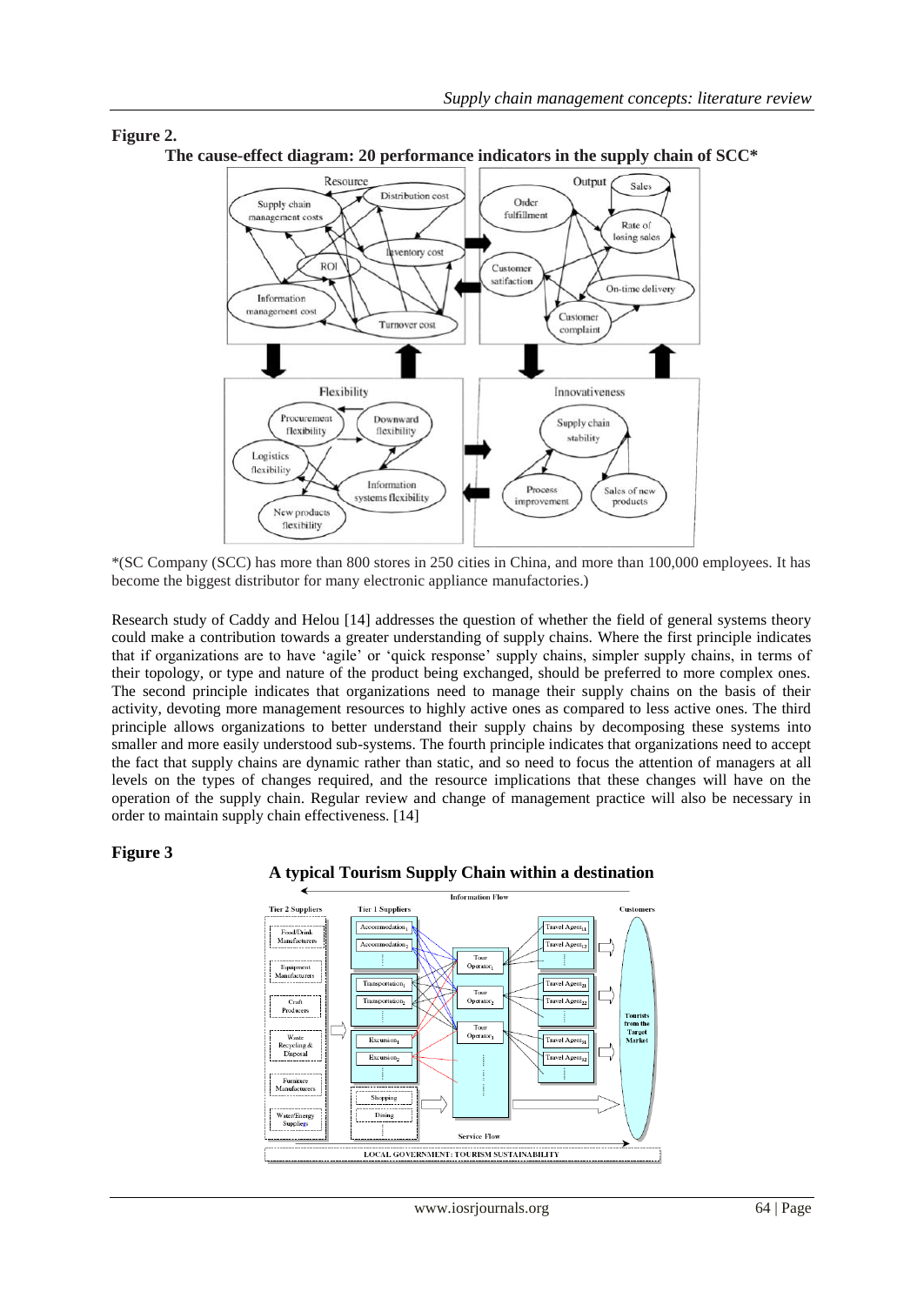Chow et al. [15] made a try to analyze SCM in comparison of two different countries US and Taiwan and to see if methods used for optimization can be equal for any environment. Through structural equation modeling, critical components of supply chain management are found to have considerable effects on organizational performance. The findings of Chow et al. [15] are summarized as follows:

• Supply chain competencies have positive effects on organizational performance in both the US and Taiwan. Supply chain competencies are developed around quality and service, operations and distribution, and design effectiveness. The goal of supply chain competencies is to satisfy customer requirements.

• Supply chain practices, which are made up of supply chain features, integration, and customer services, have direct impact on organizational performance in Taiwan, but they have only indirect impact in the US.

• Supply chain practices and competencies are significantly associated in both the US and Taiwan. However, supply chain concerns and practices are associated in the case of the USA only.

Study shows that the practice of supply chain management may be structurally or situation-dependent. So, there may be different perceptions from country to country on how to effectively manage a supply chain. Thus, it is not the case of "one size fits all." Each country"s situation may be different and would need to be understood to effectively manage the supply chain. The evidences presented in this study reinforce the notion that effective supply chain management would enable enterprises to become competitive in the new economy and significantly improve their performance. Supply chain competence has positive influence on organizational performance. Managers need to focus attention on developing such competencies.

In our opinion there can be different approach not only by countries but also by industries. Carlsson et. al [16] on his own made a quite interesting research on supply chain management on example of pulp and paper industry. Authors conclude that the pulp and paper industry depends on a long and integrated supply chain. The lead time from the first step to the last is long and it involves many steps operated by several companies and organizations. They are more focused on planning process which is one of significant aspects in chain management. Planning problems are divided into strategic, tactical and operative in a supply chain matrix and described their characteristics. They conclude that the need for information and decision support for planners in each of these areas is significant. This relates to a planning within a single company as well as integrated planning across several. [16]

While SCM studies are in most cases based on researches about manufacturing industry, there is some literature which reviews supply chain management within the context of tourism. Extensive research by Zhang et al. [17] has shown that coordination among supply chain partners in the early stage of product development benefits the successful development of new products in the era of mass customization. Recent research also shows the advantages of optimizing the product design, process design, and supply decisions in an integrated and simultaneous manner.

It is clear that the overall performance measurement of a supply chain system involves not just financial or operational measurement. Given the complexity of assessing such a flexible system, various frameworks have been proposed. As in other service industries, customer satisfaction (tourist satisfaction) is one of the most important performance measures for the tourism supply chain. Tourism researchers have investigated the measurement of overall tourist satisfaction with a particular destination and tourist satisfaction with specific service sectors, such as accommodation, restaurants, attractions, travel agencies, package tours, and retail shops.

In today's competitive environment, the sheer number of tourism service suppliers provides abundant input possibilities for tour operators to assemble tour packages, and it is believed that effective integration of suppliers with tourism product development processes could increase the competitive edge of tour operators as well as benefit the TSC as a whole.

#### **V. Conclusion**

In this paper the attempt has been made to review the literature on Supply Chain Management. We have presented a literature review for 29 research papers for the period between 2005 and 2011. Articles for review were chosen in random way where an only criterion for research papers was to be done after 2005. Some reviewed papers are from same category, but we did not take into consideration papers with absolutely same results. So papers can be very close in results, but there is no identical result papers included. We tried to use the discussion method in analysis of these papers and had no attempt to make any quantitative analysis, which can be used in future researches.

During selecting of research papers for literature review we used simple methods trying to select ones from different sources. The main source for using these papers was Science Direct internet portal for research papers and other Internet journals on Operations Management.

In order to have broader view on SCM we reviewed papers which have different objects, were we can divide them into such groups: (1) papers which research SCM in context of its improvement and quality, (2) papers which focus on sustainability of SC and logistics, (3) papers which based on comparison of SCs or